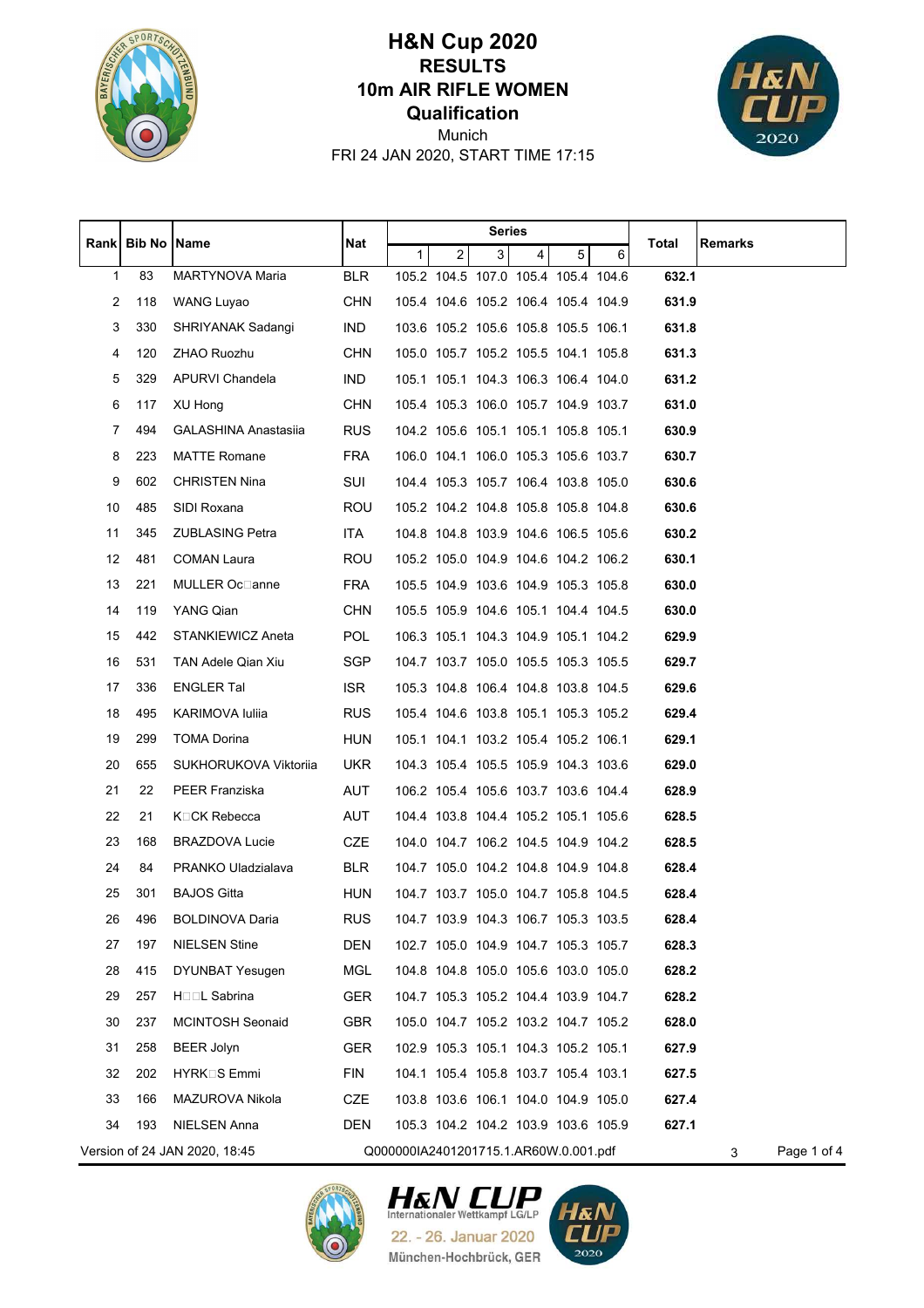|      | <b>Bib No Name</b> |                               | Nat        | <b>Series</b>                         |                                     |                |                |   |   |       |                  |
|------|--------------------|-------------------------------|------------|---------------------------------------|-------------------------------------|----------------|----------------|---|---|-------|------------------|
| Rank |                    |                               |            | 1                                     | $\overline{2}$                      | $\overline{3}$ | $\overline{4}$ | 5 | 6 | Total | Remarks          |
| 35   | 154                | PEREC Tanja                   | <b>CRO</b> |                                       | 103.1 104.9 105.9 103.1 104.4 105.7 |                |                |   |   | 627.1 |                  |
| 36   | 565                | <b>KUHARIC Urska</b>          | <b>SLO</b> |                                       | 105.3 105.4 103.2 103.5 105.0 104.7 |                |                |   |   | 627.1 |                  |
| 37   | 445                | NAGAY Agnieszka               | <b>POL</b> |                                       | 103.1 103.6 104.3 105.1 105.4 105.5 |                |                |   |   | 627.0 |                  |
| 38   | 443                | KOCHANSKA Natalia             | <b>POL</b> |                                       | 104.4 104.8 104.6 104.6 104.8 103.7 |                |                |   |   | 626.9 |                  |
| 39   | 388                | <b>CESYNAITE Jurate</b>       | LTU        |                                       | 103.6 104.8 104.6 104.3 104.6 104.9 |                |                |   |   | 626.8 |                  |
| 40   | 585                | ARSOVIC Andrea                | <b>SRB</b> |                                       | 103.2 104.6 104.8 105.4 104.2 104.6 |                |                |   |   | 626.8 |                  |
| 41   | 610                | <b>LEONE Chiara</b>           | SUI        |                                       | 105.8 104.4 104.6 104.0 103.9 104.0 |                |                |   |   | 626.7 |                  |
| 42   | 493                | VDOVINA Daria                 | <b>RUS</b> |                                       | 105.8 106.0 104.2 104.2 103.8 102.7 |                |                |   |   | 626.7 |                  |
| 43   | 344                | ZIVIANI Martina               | ITA.       |                                       | 102.2 106.4 104.7 104.2 105.1 103.9 |                |                |   |   | 626.5 |                  |
| 44   | 176                | <b>BRABCOVA Aneta</b>         | <b>CZE</b> |                                       | 104.5 104.1 105.3 104.6 104.1 103.9 |                |                |   |   | 626.5 |                  |
| 45   | 14                 | ROSSITER Victoria             | <b>AUS</b> |                                       | 103.7 105.3 104.2 103.8 104.1 105.2 |                |                |   |   | 626.3 |                  |
| 46   | 564                | JEROVSEK Klavdija             | SLO.       |                                       | 103.2 104.6 104.8 105.5 103.8 104.4 |                |                |   |   | 626.3 |                  |
| 47   | 88                 | DMITRIEVA Aleksandra          | <b>BLR</b> |                                       | 103.6 104.2 104.7 104.5 106.2 103.1 |                |                |   |   | 626.3 |                  |
| 48   | 434                | <b>STENE Jenny</b>            | <b>NOR</b> |                                       | 102.8 103.6 104.9 104.8 104.9 105.2 |                |                |   |   | 626.2 |                  |
| 49   | 144                | PEJCIC Snje⊡ana               | CRO        |                                       | 105.0 105.5 105.4 103.6 104.7 101.9 |                |                |   |   | 626.1 |                  |
| 50   | 241                | LOTT Amy                      | <b>GBR</b> |                                       | 103.2 104.0 104.1 104.5 103.9 106.3 |                |                |   |   | 626.0 |                  |
| 51   | 255                | SIMON Julia                   | <b>GER</b> |                                       | 103.1 103.7 105.0 105.1 103.7 105.3 |                |                |   |   | 625.9 |                  |
| 52   | 429                | MULDER Mandy                  | <b>NED</b> |                                       | 103.7 105.3 105.1 102.8 105.1 103.9 |                |                |   |   | 625.9 |                  |
| 53   | 323                | ANJUM Moudgil                 | IND.       |                                       | 103.4 104.7 104.6 104.0 103.8 105.3 |                |                |   |   | 625.8 |                  |
| 54   | 533                | NEO Tessa                     | <b>SGP</b> |                                       | 103.1 105.2 105.8 104.4 102.7 104.6 |                |                |   |   | 625.8 |                  |
| 55   | 432                | <b>HEGG-DUESTAD Jeanette</b>  | <b>NOR</b> |                                       | 105.3 104.3 103.4 103.5 104.5 104.7 |                |                |   |   | 625.7 |                  |
| 56   | 87                 | DZIKAYA Yauhenia              | <b>BLR</b> |                                       | 104.7 102.7 102.6 105.2 105.1 105.3 |                |                |   |   | 625.6 |                  |
| 57   | 599                | <b>HOFSTETTER Vanessa</b>     | SUI        |                                       | 105.0 104.0 104.0 103.9 104.9 103.8 |                |                |   |   | 625.6 |                  |
| 58   | 444                | KOMOROWSKA Katarzyna          | POL        |                                       | 103.5 103.3 105.2 104.8 104.8 103.9 |                |                |   |   | 625.5 |                  |
| 59   | 256                | JAN⊟EN Anna                   | <b>GER</b> |                                       | 104.4 106.1 104.5 103.5 104.6 102.3 |                |                |   |   | 625.4 |                  |
| 60   | 19                 | <b>UNGERANK Nadine</b>        | <b>AUT</b> |                                       | 103.6 104.9 104.4 103.6 104.6 104.2 |                |                |   |   | 625.3 |                  |
| 61   | 142                | <b>HERCEG Estera</b>          | <b>CRO</b> |                                       | 104.8 103.3 104.8 103.0 103.5 105.8 |                |                |   |   | 625.2 |                  |
| 62   | 637                | JOHANSSON Isabelle            | <b>SWE</b> |                                       | 104.5 103.7 105.0 102.6 103.6 105.6 |                |                |   |   | 625.0 |                  |
| 63   | 560                | DVORSAK Ziva                  | <b>SLO</b> |                                       | 104.0 104.0 105.2 105.3 104.3 102.2 |                |                |   |   | 625.0 |                  |
| 64   | 222                | GOMEZ Judith                  | <b>FRA</b> |                                       | 102.9 104.1 105.5 103.9 103.2 104.9 |                |                |   |   | 624.5 |                  |
| 65   | 412                | ZUMAYA Goretti                | MEX        |                                       | 104.5 104.9 105.0 103.1 102.8 104.2 |                |                |   |   | 624.5 |                  |
| 66   | 4                  | RUSSO Romero Fernanda         | ARG        |                                       | 103.3 105.7 105.7 101.1 105.1 103.5 |                |                |   |   | 624.4 |                  |
| 67   | 666                | <b>TYKHOVA Dariia</b>         | UKR.       |                                       | 104.2 104.0 102.5 104.7 104.7 104.2 |                |                |   |   | 624.3 |                  |
| 68   | 532                | SER Xiang Wei Jasmine         | SGP        |                                       | 103.8 104.5 104.6 102.6 104.7 104.1 |                |                |   |   | 624.3 |                  |
| 69   | 50                 |                               | BAY        |                                       | 104.8 104.2 102.9 103.9 104.2 104.2 |                |                |   |   | 624.2 |                  |
| 70   | 539                | HO Xiu Yi                     | <b>SGP</b> |                                       | 103.1 104.9 103.4 104.3 105.2 103.1 |                |                |   |   | 624.0 |                  |
| 71   | 591                | VUKASINOVIC Sanja             | <b>SRB</b> |                                       | 103.0 103.7 105.9 102.6 103.7 105.0 |                |                |   |   | 623.9 |                  |
| 72   | 192                | <b>HERSKIND Christinna</b>    | <b>DEN</b> |                                       | 103.6 103.9 103.2 104.4 104.2 104.6 |                |                |   |   | 623.9 |                  |
| 73   | 20                 | PRIBITZER Marlene             | AUT        |                                       | 102.7 104.0 103.9 104.5 104.6 104.2 |                |                |   |   | 623.9 |                  |
| 74   | 624                | <b>DEMJEN Peskova</b>         | <b>SVK</b> |                                       | 103.8 103.8 104.5 103.9 105.2 102.6 |                |                |   |   | 623.8 |                  |
| 75   | 665                | ILINA Anna                    | <b>UKR</b> |                                       | 106.2 103.9 104.3 104.2 101.8 103.3 |                |                |   |   | 623.7 |                  |
|      |                    | Version of 24 JAN 2020, 18:45 |            | Q000000IA2401201715.1.AR60W.0.001.pdf |                                     |                |                |   |   |       | Page 2 of 4<br>3 |





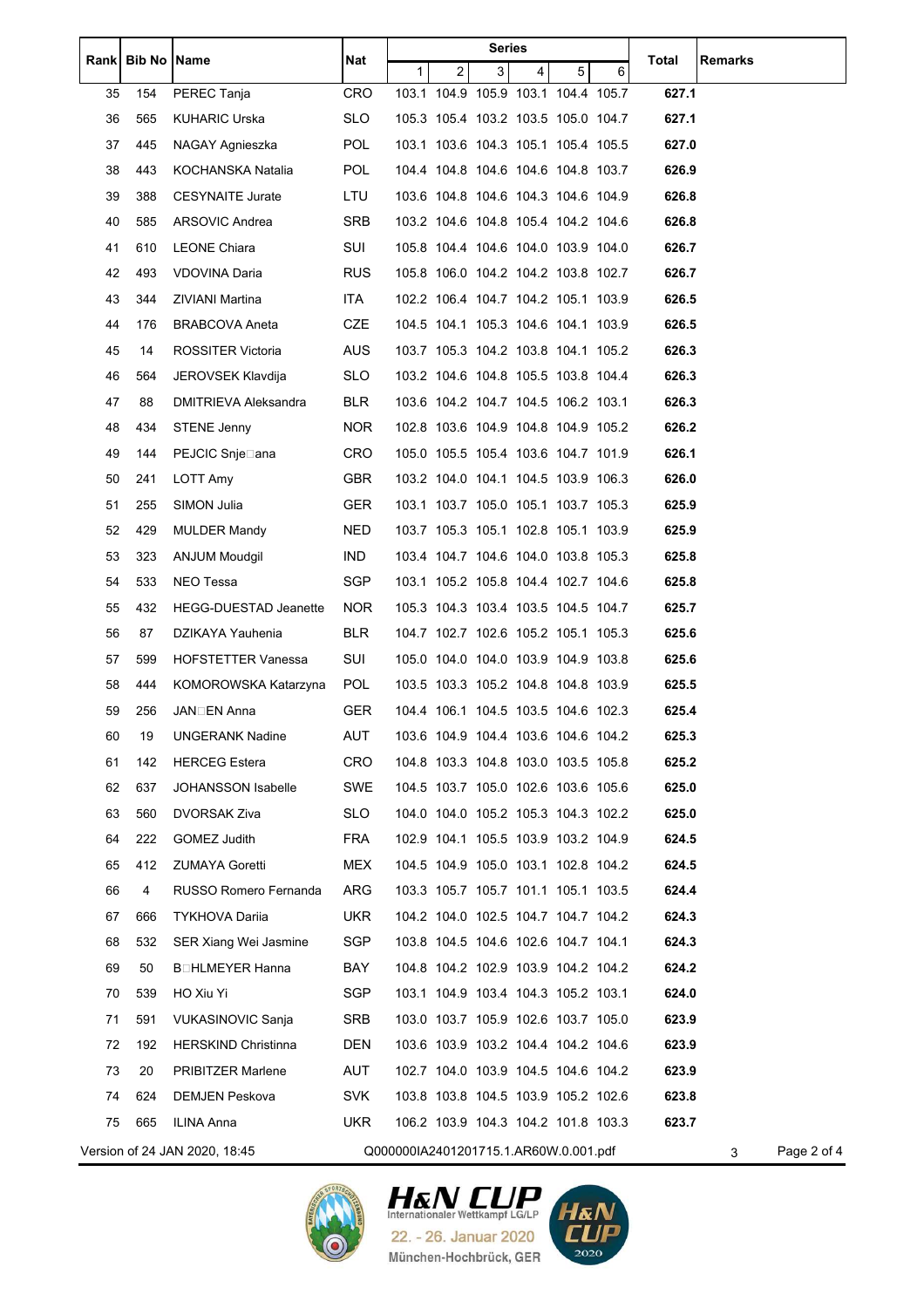|       | <b>Bib No Name</b> |                             | Nat        | <b>Series</b> |                                     |      |                        |                  |            |       |                |
|-------|--------------------|-----------------------------|------------|---------------|-------------------------------------|------|------------------------|------------------|------------|-------|----------------|
| Rankl |                    |                             |            | 1             | $\overline{c}$                      | 3    | $\overline{4}$         | 5                | 6          | Total | <b>Remarks</b> |
| 76    | 242                | <b>TZABACH Kim</b>          | <b>GBR</b> |               | 102.5 103.2 104.5 103.9 104.7 104.8 |      |                        |                  |            | 623.6 |                |
| 77    | 343                | <b>GAMBARO Barbara</b>      | ITA.       |               | 102.8 103.6 104.2 104.5 103.7 104.4 |      |                        |                  |            | 623.2 |                |
| 78    | 669                | CHAIKA Olesya               | UKR.       |               | 104.3 102.7 103.6 104.7 103.7 104.1 |      |                        |                  |            | 623.1 |                |
| 79    | 623                | HYBLEROVA Jana              | SVK.       |               | 103.3 103.0 103.6 105.3 103.2 104.6 |      |                        |                  |            | 623.0 |                |
| 80    | 205                | VILJANEN Henna              | FIN        |               | 103.7 105.5 102.6 103.4 104.1 103.7 |      |                        |                  |            | 623.0 |                |
| 81    | 41                 | GLEI□NER Vanessa            | BAY        |               | 103.8 103.5 104.1 103.5 104.8 103.2 |      |                        |                  |            | 622.9 |                |
| 82    | 208                | KUISMA Jenna                | FIN        |               | 103.8 104.6 104.4 100.2 105.2 104.4 |      |                        |                  |            | 622.6 |                |
| 83    | 196                | <b>IBSEN Rikke</b>          | DEN        |               | 103.6 104.0 105.0 103.4 104.7 101.4 |      |                        |                  |            | 622.1 |                |
| 84    | 426                | SMEETS Manon                | <b>NED</b> |               | 102.8 105.3 103.4 103.1 103.3 104.0 |      |                        |                  |            | 621.9 |                |
| 85    | 300                | LOVASZ Dorina               | <b>HUN</b> |               | 103.3 103.4 103.4 104.0 104.1 103.4 |      |                        |                  |            | 621.6 |                |
| 86    | 151                | <b>GUSTIN Valentina</b>     | <b>CRO</b> |               | 102.1 104.4 103.5 105.0 103.7 102.7 |      |                        |                  |            | 621.4 |                |
| 87    | 636                | JOHANSSON Lotten            | <b>SWE</b> |               | 103.9 103.6 101.0 101.9 106.0 104.6 |      |                        |                  |            | 621.0 |                |
| 88    | 607                | LUSTENBERGER Petra          | SUI        |               | 103.7 102.1 105.0 104.5 103.0 102.7 |      |                        |                  |            | 621.0 |                |
| 89    | 55                 | STRAUB Isabella             | BAY        |               | 102.0 105.2 105.3 103.5 102.6 102.2 |      |                        |                  |            | 620.8 |                |
| 90    | 475                | <b>SARA Antunes</b>         | POR        |               | 103.3 102.0 102.4 104.8 104.2 103.8 |      |                        |                  |            | 620.5 |                |
| 91    | 559                | <b>HRASOVEC Urska</b>       | <b>SLO</b> |               | 102.6 105.1 104.3 102.6 102.8 102.8 |      |                        |                  |            | 620.2 |                |
| 92    | 327                | POOJA Ghatkar               | <b>IND</b> |               | 102.3 102.7 103.0 104.8 103.8 103.3 |      |                        |                  |            | 619.9 |                |
| 93    | 82                 | ARNAUTOVIC Aida             | BIH        |               | 102.1 101.3 104.8 103.5 103.9 104.1 |      |                        |                  |            | 619.7 |                |
| 94    | 13                 | ADAMS Emma                  | <b>AUS</b> |               | 102.0 103.8 102.8 103.5 103.7 103.7 |      |                        |                  |            | 619.5 |                |
| 95    | 349                | SENA Sabrina                | ITA        |               | 102.9 102.6 103.6 102.9 102.5 104.9 |      |                        |                  |            | 619.4 |                |
| 96    | 74                 | KAPS Jessie                 | BEL        |               | 104.7 103.6 101.2 101.9 104.7 103.2 |      |                        |                  |            | 619.3 |                |
| 97    | 77                 | DJEKANOVIC Tatjana          | BIH        |               | 102.7 102.2 103.0 103.0 103.0 105.1 |      |                        |                  |            | 619.0 |                |
| 98    | 75                 | <b>VANDEVYVERE Emma</b>     | BEL        |               | 101.8 104.8 102.9 102.4 102.4 104.6 |      |                        |                  |            | 618.9 |                |
| 99    | 592                | ANDUSIC Maksimovic Ivana    | <b>SRB</b> |               | 105.1 102.6 104.5 104.5 100.4 101.6 |      |                        |                  |            | 618.7 |                |
| 100   | 73                 | <b>VERHEYDEN Anneke</b>     | BEL        |               | 102.9 101.0 103.0 104.8 103.7 102.4 |      |                        |                  |            | 617.8 |                |
| 101   | 53                 | H□LZLWIMMER Anna            | BAY        |               | 102.6 101.3 102.6 102.0 103.4 105.1 |      |                        |                  |            | 617.0 |                |
| 102   | 438                | <b>REKSTEN Johanna</b>      | <b>NOR</b> |               | 105.5 104.8 106.5                   |      | 98.1                   |                  | 99.0 103.1 | 617.0 |                |
| 103   | 400                | PEHBOECK Ecaterina          | <b>MDA</b> |               | 104.0 102.3 103.1 101.3 103.0 102.9 |      |                        |                  |            | 616.6 |                |
| 104   | 413                | <b>MARTINEZ Gabriela</b>    | <b>MEX</b> |               | 104.1 102.4 102.7 103.3 101.6 102.1 |      |                        |                  |            | 616.2 |                |
| 105   | 243                | <b>GLEESON Katie</b>        | <b>GBR</b> |               | 104.6 101.4 102.9 103.2 102.6 101.2 |      |                        |                  |            | 615.9 |                |
| 106   | 79                 | <b>BJELOSEVIC Segmedina</b> | BIH        |               | 104.0 100.7 104.5 101.1 102.9 102.4 |      |                        |                  |            | 615.6 |                |
| 107   | 617                | SALYOVA Beata               | <b>SVK</b> |               | 103.1 103.0 104.2 99.5 101.9 101.4  |      |                        |                  |            | 613.1 |                |
| 108   | 423                | MILICKOVIC Angela           | <b>MNE</b> |               | 100.5 102.4 102.5 103.8 101.3 101.6 |      |                        |                  |            | 612.1 |                |
| 109   | 333                | KHAOULA Sellami             | <b>IRT</b> |               | 102.2 100.1                         |      | 98.1 102.1 102.6 101.5 |                  |            | 606.6 |                |
| 110   | 383                | <b>VANONI Larissa</b>       | LIE        |               | 100.9 102.3 102.3                   |      |                        | 97.9 100.7 101.6 |            | 605.7 |                |
| 111   | 387                | MAUTZ Leonie                | LIE        | 99.3          |                                     |      | 98.6 102.8 102.4       |                  | 98.9 101.6 | 603.6 |                |
| 112   | 425                | DABETIC Beba                | <b>MNE</b> |               | 100.5 100.5 100.6                   |      |                        | 96.7 102.3 100.2 |            | 600.8 |                |
| 113   | 384                | <b>VANONI Lorena</b>        | LIE        |               | 100.2 100.0                         | 96.5 |                        | 95.2 100.1 100.5 |            | 592.5 |                |
|       |                    |                             |            |               |                                     |      |                        |                  |            |       |                |

Version of 24 JAN 2020, 18:45 Q000000IA2401201715.1.AR60W.0.001.pdf 81E7 3 Page 3 of 4